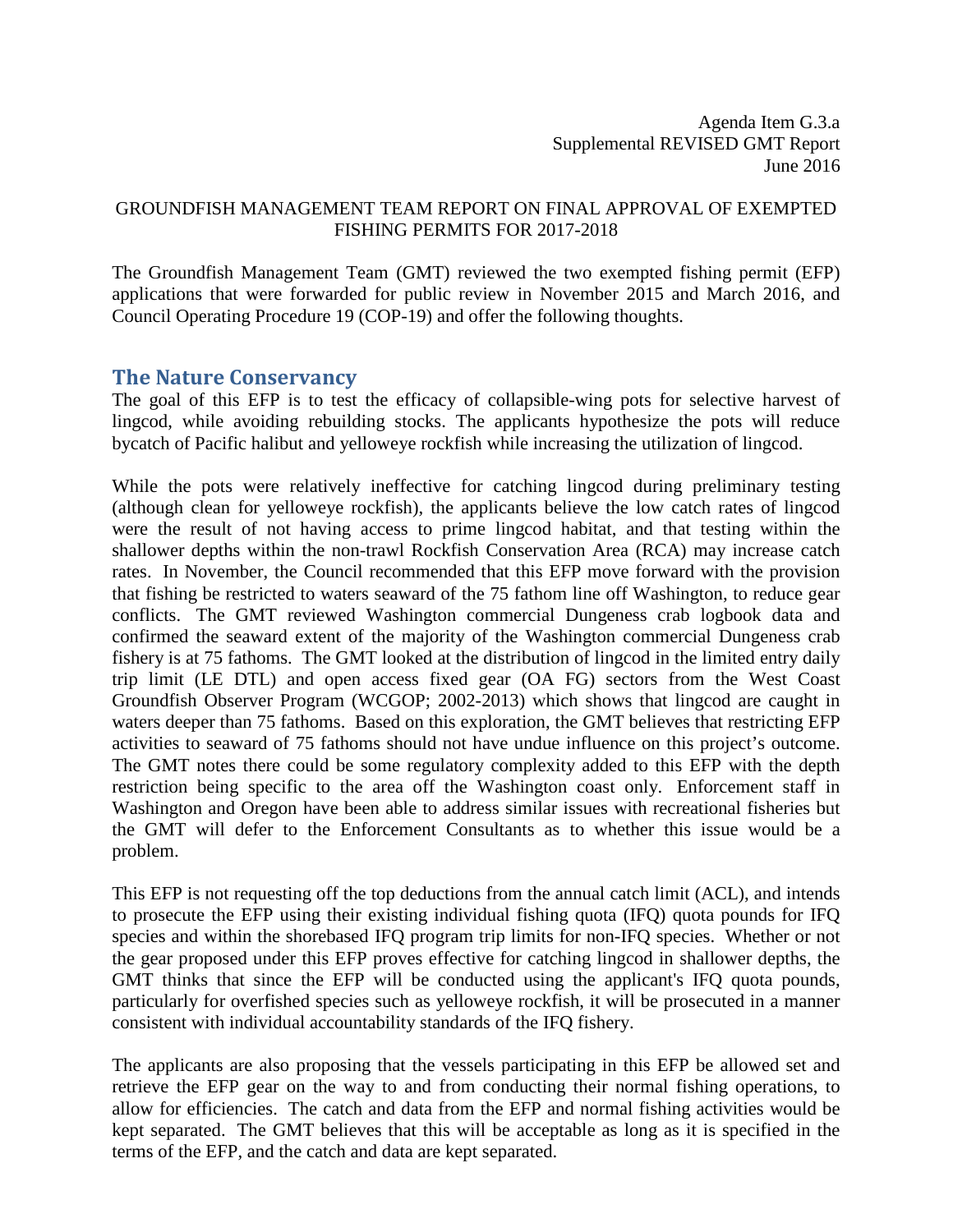The GMT notes that results from this EFP may also inform a proposal to reduce the seaward extent of the non-trawl RCA for vessels using pot gears  $($ #75  $\overline{Agenda}$  Item F.6, Attachment 4, [November 2015\)](http://www.pcouncil.org/wp-content/uploads/2015/10/F6_Att4_GFworkload_NOV2015BB.pdf); for example, changing the seaward boundary from 100 fathoms to 75 fathoms. Results from this EFP could inform whether this proposed measure may be able to provide greater access to target species while minimizing bycatch.

#### Therefore, **the GMT continues to see the value of the data that could be gathered from this EFP and based on its technical merits, supports Council approval for 2017-2018.**

# **San Francisco Community Fishing (Platt/Emley)**

This EFP *(*[Agenda Item G.3., Attachment 2](http://www.pcouncil.org/wp-content/uploads/2016/06/G3_Att2_Platt-SFCFA_FINAL_EFP_Proposal_JUN2016BB.pdf)*)* is intended to test commercial jig gear that is configured to selectively target yellowtail rockfish at depths between 35 and 150 fathoms in areas of the RCA from the Oregon/California (42° N. latitude) to Point Conception (34°27' N. latitude), in California while avoiding harvest of overfished species. In response to concerns expressed by the applicants that the 100 percent observer coverage required for EFPs was overly constraining, the Council requested that potential approval of this EFP include consideration of three different monitoring options. In addition, the applicants have requested an increase in the chilipepper set aside from 10 mt to 30 mt in response to the expansion of area from Point San Pedro (37°35' N. latitude) to Point Conception (34°27' N. latitude).

### **Set-Asides**

In March 2016, the Council preliminarily approved the set-asides for this EFP contained in the GMT Report [\(Agenda Item G.2.a., Supplemental GMT Report, March 2016\)](http://www.pcouncil.org/wp-content/uploads/2016/03/G2a_Sup_GMT_Rpt_MAR2016.pdf), with 0.03 mt of yelloweye rockfish being moved from the Oregon research set-aside to accommodate this EFP. Additionally, the Council adopted a move of the southern boundary to Point Conception to increase the number of participants. With the expanded area, the applicants are now requesting a total set-aside of 30 mt of chilipepper south of 40°10' N lat. In 2013 and 2014, total mortality of chilipepper was 20-25 percent of the approximately 1,700 mt ACL. Additionally, during discussions at this meeting the applicants have indicated that an additional 7 mt, for a total of 10 mt, of bocaccio may be necessary. Total mortality of bocaccio was 47 percent of the 320 mt ACL in 2013 and 35 percent of the 337 mt ACL in 2014. Overall, the risk to exceeding the ACL or there being a conservation risk appears minimal for both species.

However, while both the trawl and non-trawl sectors have underutilized their allocation of these species in recent years, the GMT thought some exploration of the trawl sector impacts for overfished species regarding impacts to individual IFQ participants would be important. For the area South of 40°10' N lat., IFQ quota is issued for bocaccio and therefore the reduction in the trawl allocations due to the increased set aside will have a corresponding impact on those with quota share (QS) for either species.

The GMT examined impacts of reduced IFQ trawl allocations in both 2017 and 2018 for bocaccio, assuming that QS account holders would receive the QS percentage they had at the start of January 1, 2016. For those QS account holders with bocaccio QS percentage, there would be a reduction of 0.88 percent in 2017, resulting in decreases in allocated quota pounds (QPs) ranging from 0 to 786 pounds to individual accounts. In 2018, there would be a 0.94 percent reduction but still a range of 0 to 786 pounds of deductions in QPs to individual accounts as the total metric tonnage proposed to be removed  $(i.e. 7 \text{ mt})$  is the same both years. The GMT also notes that the Council has recommended that the two-year IFQ trawl allocation percentage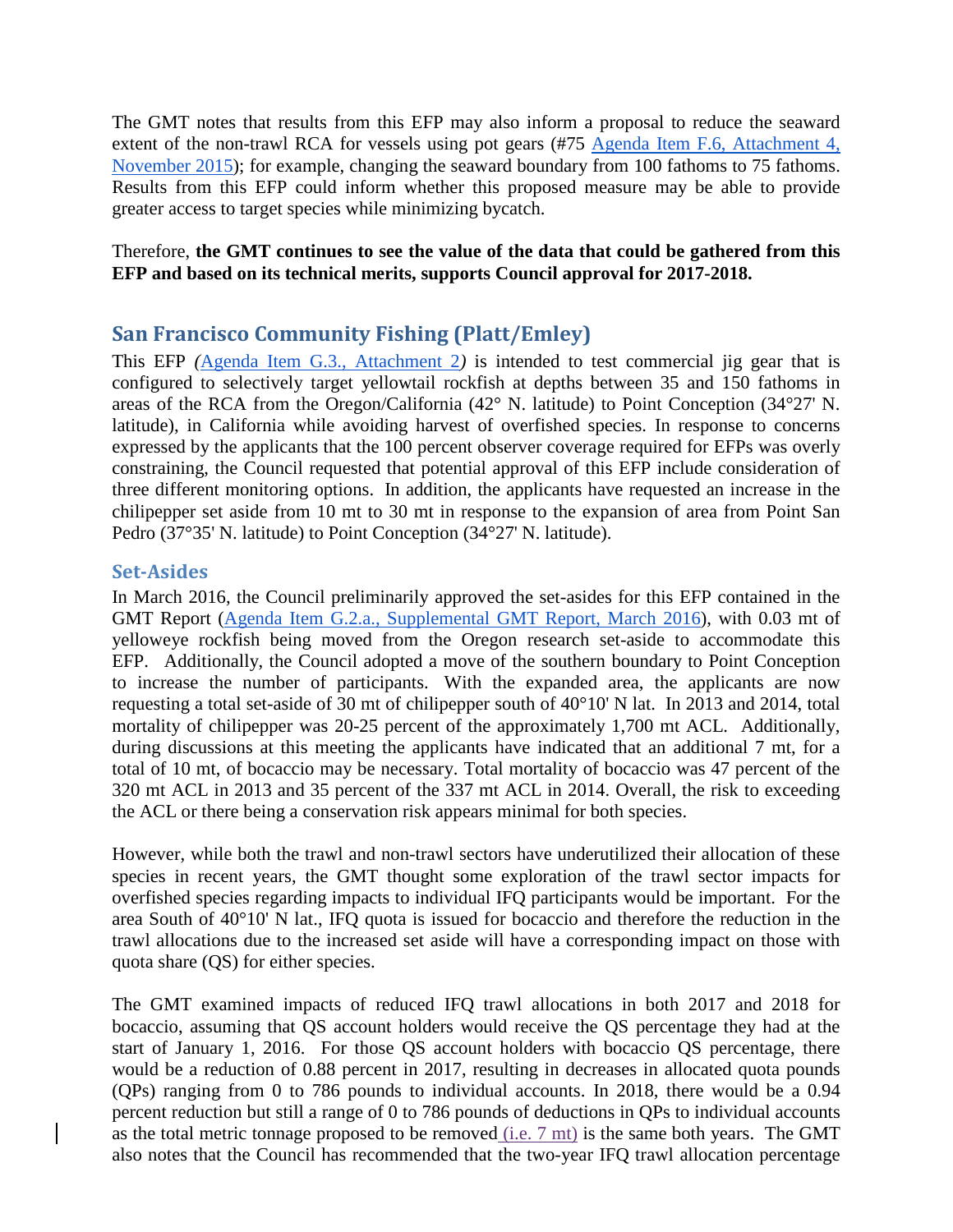for bocaccio be increased by 15 percent for 2017 and 2018, and further the ACL for 2017 and 2018 will be increasing to 790 mt and 741 mt, respectively, compared to the ACL in 2016 of 362 mt. This increase in the ACL for 2017 and 2018 provides some additional flexibility to utilize bocaccio in this EFP with minimal impacts to the IFQ trawl fishery.

#### **Therefore, the GMT recommends that the Council should consider the potential impacts to fisheries of increasing the set-asides for bocaccio and chilipepper.**

#### **Observer Coverage**

The purpose of EFPs is to evaluate if new fishing methods could become viable fisheries in the future. For this EFP to be successful, bycatch rates of overfished species must be low (i.e., yelloweye rockfish and cowcod). The applicants have indicated that observer costs required for the 100 percent observer coverage that has been required for this EFP to date are cost prohibitive for the small vessels that are participating. In March, the Council forwarded for public review three options to address observer coverage, 1) 30 percent observer coverage, 2) 100 percent observer coverage, and 3) 30 percent observer coverage augmented by electronic monitoring (EM).

The GMT discussed the monitoring options including the additional option suggested by the applicants that federal observers would monitor 30 percent of the EFP trips and the EFP participants collecting the information on the remainder of the trips. This approach was also supported by NOAA's Cordell Bank and Greater Farallons National Marine Sanctuaries (NMS) [\(Agenda Item G.3.a, June 2016\)](http://www.pcouncil.org/wp-content/uploads/2016/06/G3a_NMS_EFPletterMay2016_JUN2016BB.pdf). There are three full years of 100 percent observer coverage from this EFP; therefore having only 30 percent observer coverage supplemented with 70 percent industry data collection may provide an acceptable alternative that would allow expansion of the EFP to more vessels and potentially more information on bycatch. If something less than 100 percent observer coverage is approved for this EFP, the GMT recommends that monitoring by federal observers be assigned randomly, consistent with how observers are assigned in the fishery. The GMT notes that requiring an observer coverage rate of 30 percent is greater than the coverage rate in non-trawl fisheries operating in the area of the EFP during recent years; for example, the highest coverage rate in the open access fleet in this area was nine percent. Because the majority of the vessels that would be participating in this EFP are likely to be open access vessels, this EFP would have greater observer coverage than is currently occurring. The GMT also notes that the species composition in the area into which the EFP is being extended is very similar to the area in which the EFP has operated. As suggested by the Cordell Bank NMS, the GMT supports this alternative with a dedicated scientist to evaluate any significant differences in the data that is collected by federal observers compared to industry collected data.

While only trips that are monitored by observers, or EM, could be used to evaluate bycatch, allowing the EFP to operate with reduced observer coverage would allow the EFP to continue and would give the Council and industry some indication of whether or not this gear type might be economically viable. The GMT thinks this information would help the Council evaluate if this gear type should be adopted into regulation in the future. The EFP participants would need to use the same methods and data forms, etc. as the observers, and the GMT recommends that this be written into the terms of the EFP permit. By recommending a lower observer coverage rate for this EFP, the GMT does not want to give the impression that other EFPs will be approved with less than 100 percent observers coverage. The observer coverage alternative (less than 100 percent) supported by the GMT in this situation is unique in that the EFP has been in place for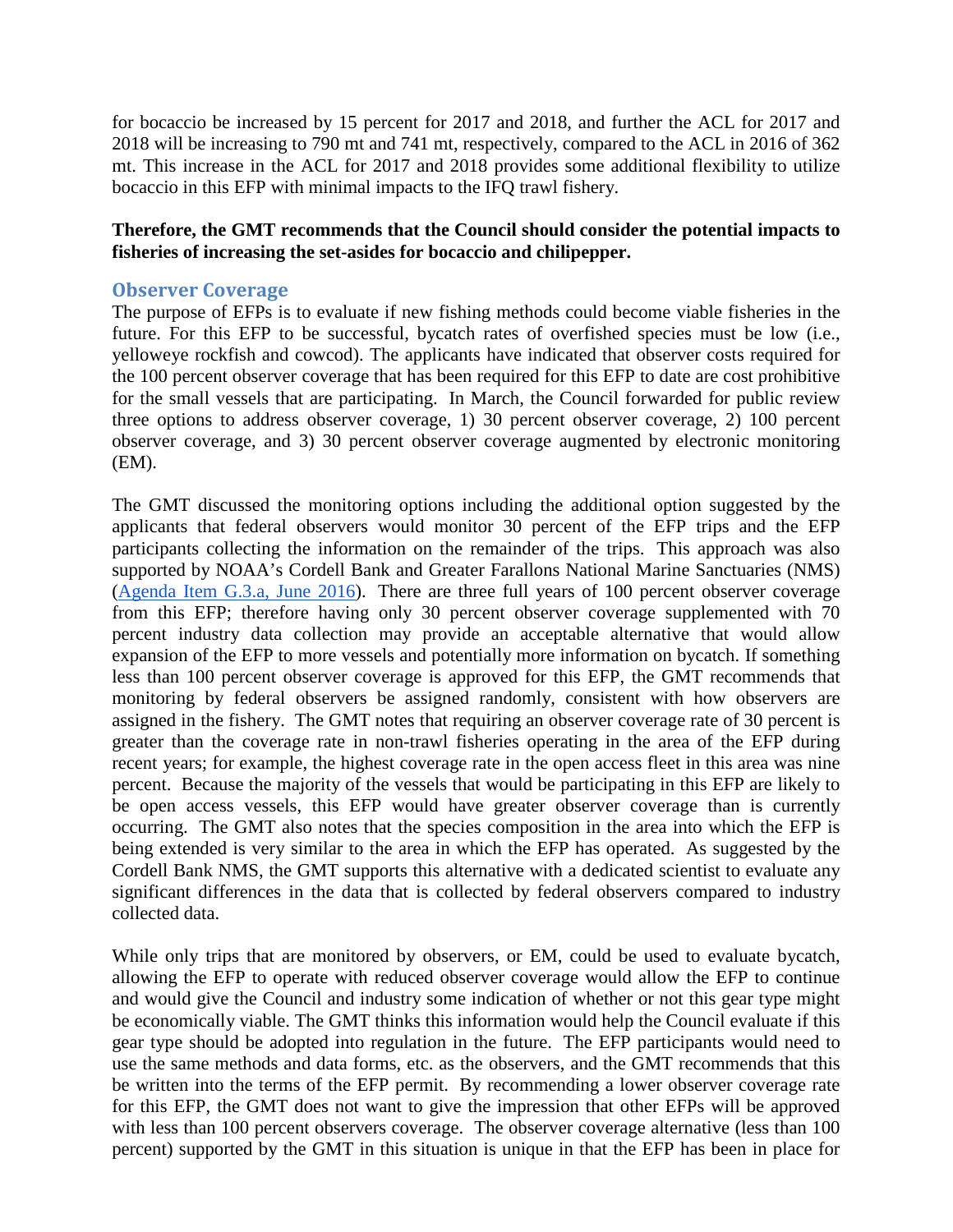four years with very little bycatch. If approved by the Council, the GMT recommends that the applicants work closely with NMFS and the WCGOP staff to specify the sampling requirements for the industry collected data so that it is comparable to the observer collected data.

The GMT believes that having both observed and industry data collected trips could be useful to evaluate both bycatch and economic viability. Therefore, **the GMT recommends 30 percent observer coverage supplemented by the EFP participants collecting the data on the remaining trips, as outlined in the letter from the Marine Sanctuaries [\(Agenda Item G.3.a.](http://www.pcouncil.org/wp-content/uploads/2016/06/G3a_NMS_EFPletterMay2016_JUN2016BB.pdf)  [NMS Letter,](http://www.pcouncil.org/wp-content/uploads/2016/06/G3a_NMS_EFPletterMay2016_JUN2016BB.pdf) June 2016).** 

#### **State Permits**

For 2013-2014, 2015-2016, and again for 2017-2018, the applicants requested 1.0 mt of black rockfish to cover any catches that may occur while fishing in the shallower depths. The GMT notes that black rockfish are covered under a state-issued deeper nearshore species permit and cannot be landed without this permit. In order to provide consistency with state licensing and regulatory requirements the applicants should either remove black rockfish from the list of species to be retained or reminds individuals that they need to have the proper state permit to be allowed to take black rockfish. The issuance of a federal EFP does not supersede any state licensing requirements pertaining to landing species. It should also be noted that the take, retention, and landing of any nearshore species requires the appropriate state issued permit.

Therefore, **the GMT continues to see the value of the data that could be gathered from this EFP and based on its technical merits, supports Council approval for 2017-2018.**

# **Evaluating EFPs**

As we stated in March [\(Agenda Item G.2.a. Supplemental GMT Report\)](http://www.pcouncil.org/wp-content/uploads/2016/03/G2a_Sup_GMT_Rpt_MAR2016.pdf), the GMT would like to discuss the issue of how EFPs are evaluated once they've been underway for a period of time. Currently, there is no mechanism for determining when EFP results are adequate for evaluating whether or not the project is ready to move to the regulatory process. The issues with the San Francisco Community Fishing Association last November highlighted this issue in that the applicants thought there was enough data and therefore did not apply for a renewal. However, they were informed in November that that was not the case. Therefore, we again suggest the need for performance metrics that could be added to COP-19 that might address how many times an EFP should be renewed before either moving into the regulatory process or ending. There would be benefit to following up on the development of performance metrics, and also who or through what process the decision is made. The GMT could discuss possible metrics at future meetings, such as one of our work sessions (i.e. January 2017). Additionally, the discussion on performance metrics may also benefit from input by the Scientific and Statistical Committee. The Council would need to schedule this issue at a future time (i.e. omnibus), which the GMT does not currently have a recommendation for that timeline.

# **Recommendations:**

- **The Council approve The Nature Conservancy EFP for 2017-2018;**
- **The Council approve the San Francisco Community Association EFP with the following modifications:**
	- o **consider the potential impacts to fisheries of increasing the bocaccio and chilipepper rockfish set-asides;**